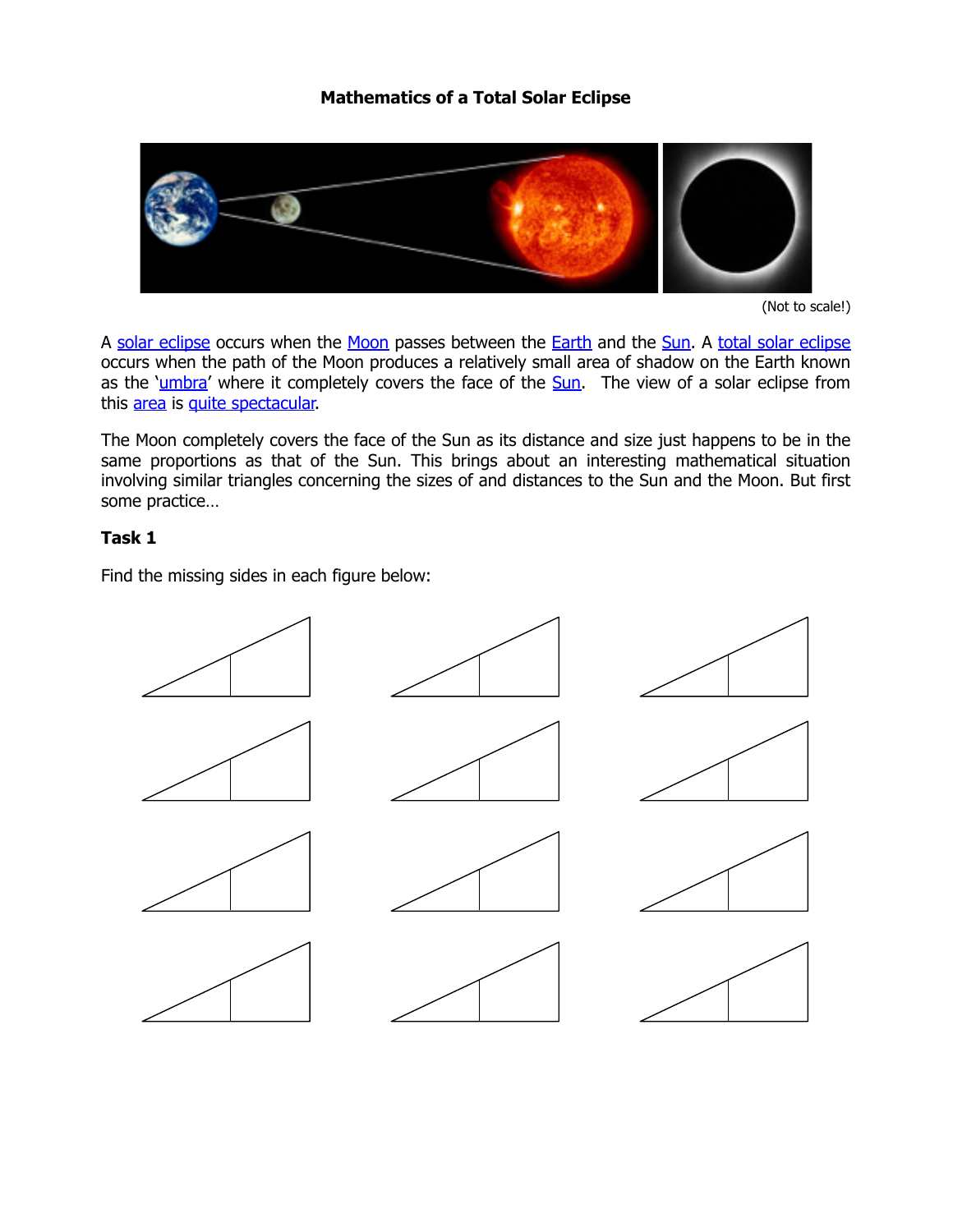## **Task 2**

Now try these metric imperial conversions. State which measurements each conversion is for.



### **Task 3 - The Total Solar Eclipse**

If we know three of our Sun/Moon Size/Distance figures then we're able to find the fourth.

a) Use the figures below to show how to find the distance between the Earth and the Sun, and hence [distance to the Sun](http://en.wikipedia.org/wiki/Astronomical_unit), during a total solar eclipse.



b) Use the figures below to find the diameter of the Sun, and hence the Earth.



c) Using a pinhole camera with a distance of 1m between the 'camera' and 'projection screen', how large would you expect the image of the Sun to be?

# **Internet Links**

Moon <http://en.wikipedia.org/wiki/Moon> Earth<http://en.wikipedia.org/wiki/Earth> Sun [http://en.wikipedia.org/wiki/Sun,](http://en.wikipedia.org/wiki/Sun) <http://sohowww.nascom.nasa.gov/> [Solar eclipse h](http://csep10.phys.utk.edu/astr161/lect/time/eclipses.html)[ttp://en.wikipedia.org/wiki/Solar\\_eclipse](http://en.wikipedia.org/wiki/Solar_eclipse)[, http://csep10.phys.utk.edu/astr161/lect/](http://csep10.phys.utk.edu/astr161/lect/time/eclipses.html) time/eclipses.html Umbra <http://en.wikipedia.org/wiki/Umbra> NASA's Eclipse page <http://eclipse.gsfc.nasa.gov/solar.html> Solar eclipse on Youtube http://www.youtube.com/watch?v=XMyqPxFh5Zw Distance to the Sun http://en.wikipedia.org/wiki/Astronomical\_unit